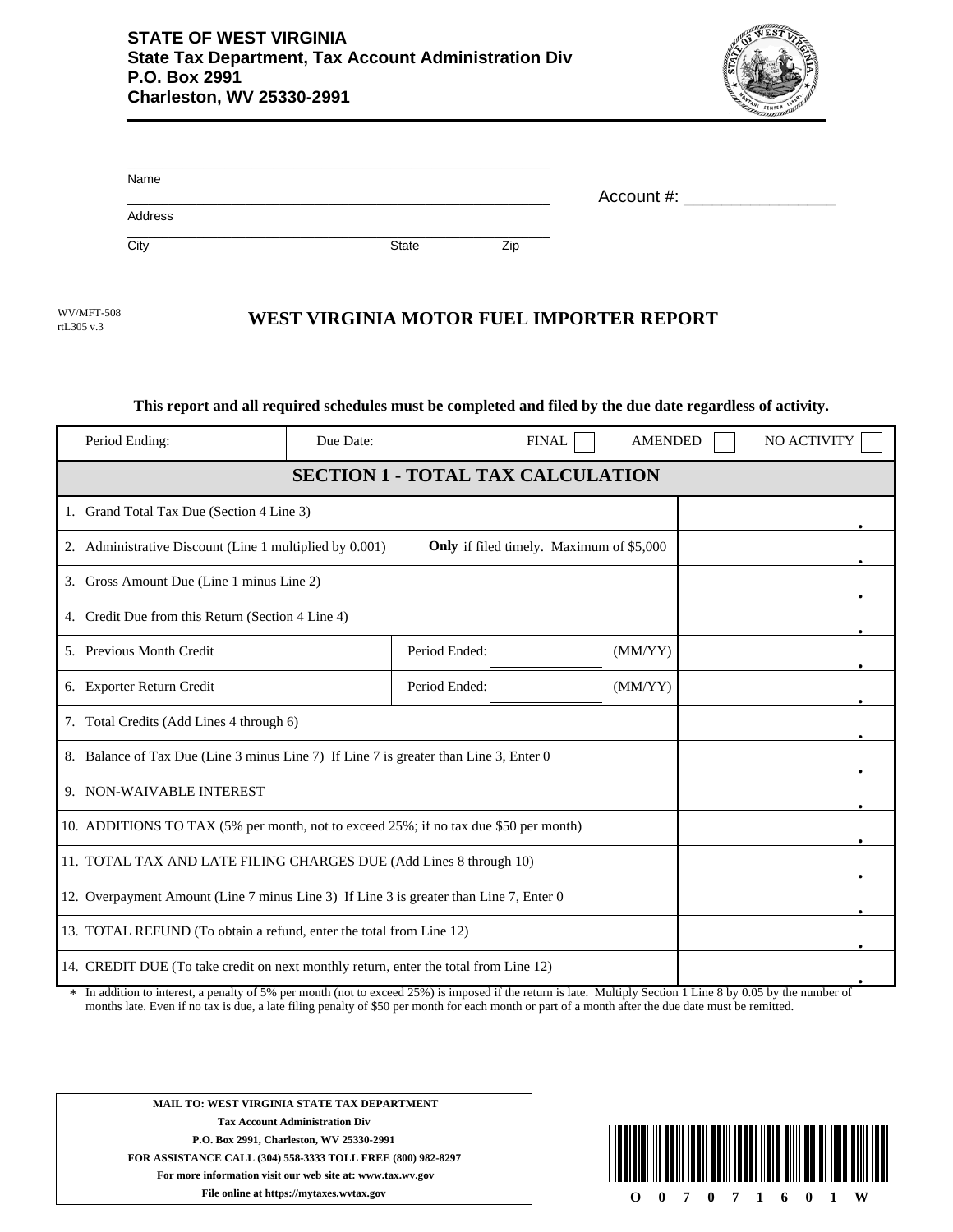**Account #: \_\_\_\_\_\_\_\_\_\_\_\_\_\_\_**

| <b>SECTION 2 - TAX DUE CALCULATION</b>                                                     |                             |                |                               |                               |
|--------------------------------------------------------------------------------------------|-----------------------------|----------------|-------------------------------|-------------------------------|
| <b>Report in whole gallons</b>                                                             | <b>Gasoline</b>             | <b>Gasohol</b> | <b>Undyed Diesel/Kerosene</b> | <b>Compressed Natural Gas</b> |
| <b>Total Unpaid Receipts</b><br>(Schedule 2)                                               | $\cdot$ 00                  | $00\,$         | $\cdot$ 00                    | $\cdot$ 00                    |
| Diversions into WV<br>$\overline{2}$<br>(Schedule 11)                                      | $\cdot$ 00                  | $00\,$         | $\cdot$ 00                    | $\cdot$ <sup>00</sup>         |
| <b>Total Taxable Gallons</b><br>3.<br>(Line 1 plus Line 2)                                 | $\cdot$ 00                  | $00\,$         | $00\,$                        | $\cdot^{00}$                  |
| 4. Tax Rate                                                                                | 0.3220                      | 0.3220         | 0.3220                        | 0.2360                        |
| Tax Due<br>5.<br>(Line 3 times Line 4)                                                     |                             |                |                               |                               |
| <b>Report in whole gallons</b>                                                             | <b>Dyed Diesel/Kerosene</b> | Propane/LPG    | <b>Aviation Fuel</b>          | LNG/Other                     |
| <b>Total Unpaid Receipts</b><br>6.<br>(Schedule 2)                                         | $00\,$                      | 00             | $00\,$                        | 00                            |
| Diversions into WV<br>(Schedule 11)                                                        | $00\,$                      | 00             | $00\,$                        | $00\,$                        |
| <b>Total Taxable Gallons</b><br>(Line 6 plus Line 7)                                       | $\overline{00}$             | $00\,$         | $00\,$                        | -00                           |
| 9. Tax Rate                                                                                | 0.1170                      | 0.0490         | 0.1170                        | *Enter tax rate               |
| Tax Due<br>$10.$ $\frac{1}{2}$ (Line 8 times Line 9)                                       |                             |                |                               |                               |
| Exempt Fuel Sold or Used<br>11.<br>for Taxable Purpose                                     |                             | $\cdot$ 00     | $00\,$                        |                               |
| 12. Flat Rate                                                                              |                             | 0.1500         | 0.2050                        |                               |
| 13. Flat Rate Tax Due<br>(Line 11 times Line 12)                                           |                             |                |                               |                               |
| Tax Due<br>14.<br>(Line 10 plus Line 13)                                                   |                             |                |                               |                               |
| 15. Total Tax Due (Sum across all columns Line 5 and Line 14) Transfer to Section 4 Line 1 |                             |                |                               |                               |

**\*Tax rate can be found at www.tax.wv.gov**